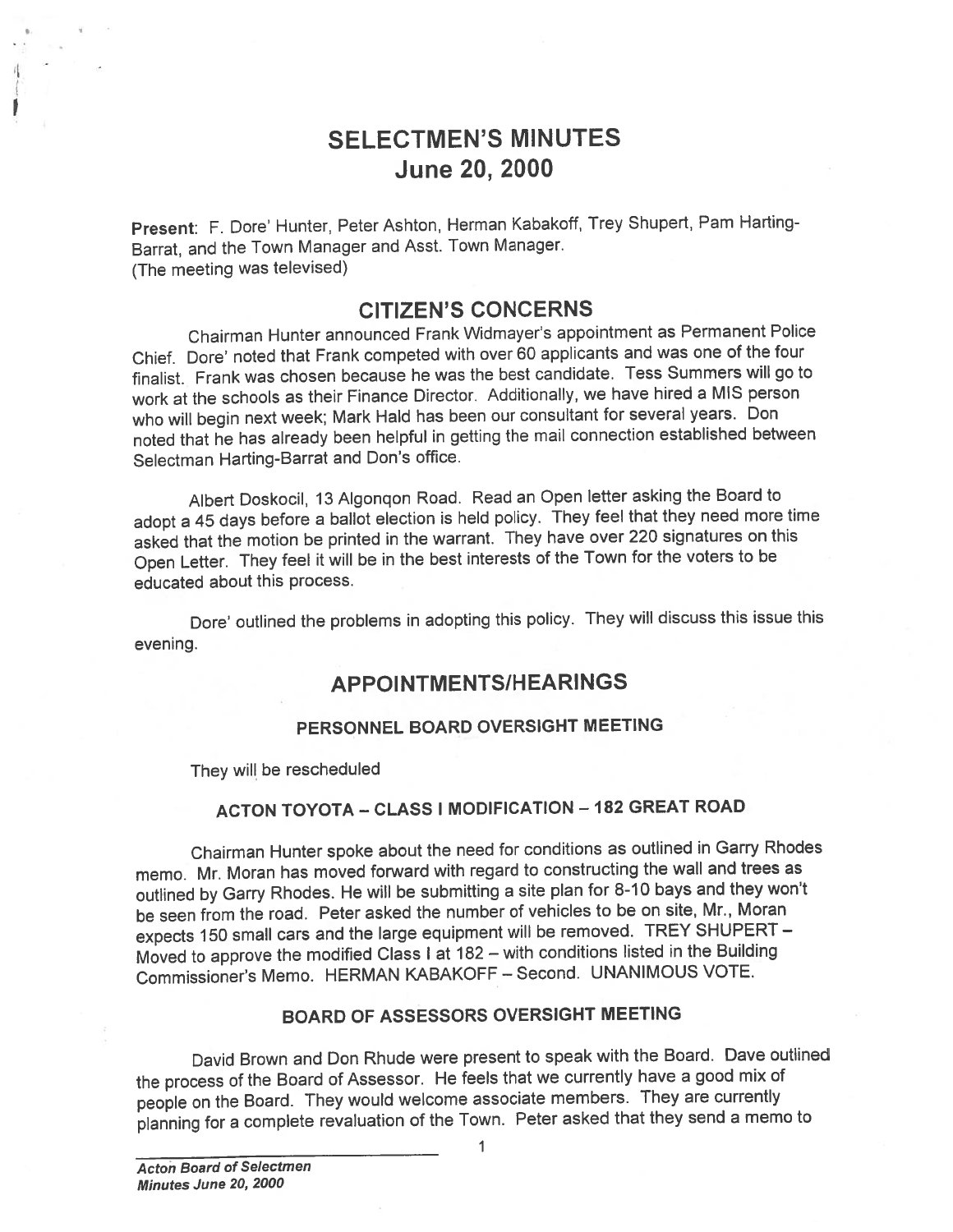the Manager about his suggested ideas for new programs to relieve the tax burden on those that qualify. He suggested that they also bring legislation before Pam Resor and Cory Atkins.

#### CABLE ADVISORY COMMITTEE OVERSIGHT MEETING

Terra Friedrichs and John Covert were presen<sup>t</sup> to outline what they do. They are currently in negotiation with Cablevision for <sup>a</sup> renewal of their license. They cannot actually deny the contract unless they are really terrible. He felt we have had <sup>a</sup> goo<sup>d</sup> license for the first 15 years. They have strong terms that others do not. The Commission has enforced the neighborhood providing requirement the contract. Media One and Cable are now owned by AT&T. They have negotiated <sup>a</sup> truly wonderful educational network for the Town. He felt that we should hold our own hearing, as the Attorney feels is the right way to go. John thanked the Town Manager for finding the attorney Solomon to work with the Commission. He has been very helpful and aggressive during this renewal process. John Covert noted that he is on vacation until 24<sup>th</sup> of July. We will have to op<sup>t</sup> out or the region and hold <sup>a</sup> hearing before August 14. John wanted to sugges<sup>t</sup> first Tuesday in August if they wanted him in attendance. Peter concurred and felt we should hold our own hearing. He thinks we want the ability to control the questions. John Covert asked if they could sign the contract tonight. Dore' said they could ge<sup>t</sup> three members at <sup>a</sup> special meeting at <sup>a</sup> later time to sign the contract when it was fully completed. Dore' said we should get a date that would work for the hearing. If we started early at the August meeting that might work. the Manager about his suggested ideas for new programs to relieve those that quality. He suggested that they also bring legislation before the CDCM Altime.<br>
Terrar Fincomician and cohence of the Fincome were present to col

HERMAN KABAKOFF -The Board voted to op<sup>t</sup> out of the regional meeting and empower the Chairman to establish <sup>a</sup> mutually agreed time for our hearing. TREY SHUPERT — Second. UNANIMOUS VOTE.

# SELECTMEN'S BUSINESS

SPECIAL TOWN MEETING — Chairman Hunter reviewed the timeframe for the STM as well issues surrounding the meeting and ballot dates. Fincom wants 30 days at least between the Town meeting and Ballot. Bob Evans has now suggested <sup>a</sup> Boxborough solution which is <sup>a</sup> meeting in October and adding it to the National Election on the November  $7<sup>th</sup>$  ballot. It is technically possible, but once it is called (override) it cannot be called off. His feeling is that the School Committee's reques<sup>t</sup> is very valid. He wanted the LWV do the same type of forum that they did with regard to the Carlisle/Robbins Mill presentation. People would want to begin to campaign once the STM vote is taken.

MaryAnn Ashton said they could compromise and have the meeting on the October 30<sup>th</sup>. They are working to provide the building information we need at the best lowest cost. She felt that if we rushed this too much we could end up spending mote money.

Pam wanted to propose <sup>a</sup> compromise of the STM be held on October 30 and then to hold the ballot November 20, 3 weeks later. She said this gives <sup>a</sup> three week period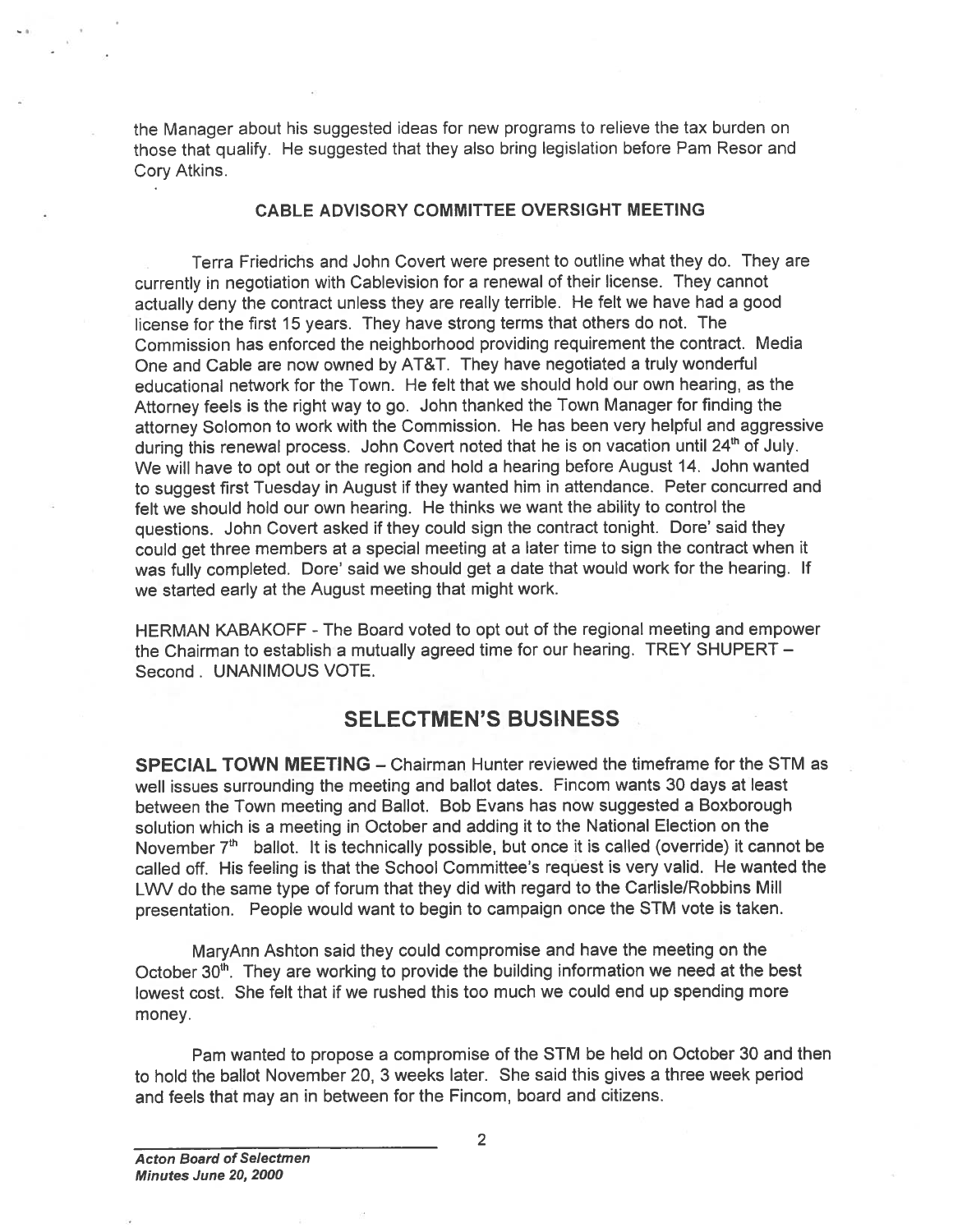Herman felt it is clear what the citizens in town sentiments. He felt that by the next meeting that they would have over 1,000 signatures asking for the longer period. He suggested moving the STM from 30 to 23<sup>rd</sup> of October and gives the 30 days.

Peter said that he commends the SC for backing off from the original proposal. Under Herman's suggestion, the time frame is not feasible. He feels we need to call it on the 30th.

Trey expresse<sup>d</sup> concern in the volume of work that the school committee has to do in nine weeks with regar<sup>d</sup> to the feasibility proposal. He asked what would happen if the House version was approve<sup>d</sup> and went forward. MaryAnn said if House is approve<sup>d</sup> it changes who handles SAB. The Governor said it will be assigned to an executive office. He is comfortable with the October 30<sup>th</sup> date the 20<sup>th</sup> for ballot. He feels we have to give them all the time they need.

Dore' outlined the proposals before the school committee to prepare for this vote.

Herman noted that we have had the recommendation deferred printed in the warrant in the past. He felt that we could print deferred and be able to make <sup>a</sup> recommendation/decision later.

Mr. Doskocil said that it is incumbent that the voter ge<sup>t</sup> as accurately informed to make an intelligent vote. He again urge<sup>d</sup> the longer time frame of <sup>45</sup> days.

PAM HARTING-BARRAT - Moved to hold the Special Town Meeting on October 30 with ballot vote to follow on November 20<sup>th</sup>. PETER ASHTON - Second. 4-1 Herman no. MOTION PASSES.

HDCIHISTORICAL COMMISSION — They will discuss the suggested merger at the September meeting. The Chairman <sup>p</sup>lans to hold the appointments on HDC and HC until after the Sept. Meeting.

LONG RANGE PLANNING- Peter outlined his memo about the LRP. He has spoken with the Town Manager and Bart Wendell and thinks the LRP should be folded into the <sup>2020</sup> process with the intent to make it more realistic in dealing with long-range issues. His memo represents his, and Bart's plans to have a early fall meeting of 2020 to out line long range issues that they need to grapple with and then they would hold additional meetings bringing in boards and committees. He feels this should be handled in concert with 2020.

Dore' feels that this is <sup>a</sup> grea<sup>t</sup> idea. He felt we have done <sup>a</sup> lot of communications in <sup>2020</sup> including the capital <sup>p</sup>lan. He feels it is excellent way to proceed. Herman concurs and commends Peter for well thought out <sup>p</sup>lan. He too feels that <sup>2020</sup> is the right way to handle it. Trey asked if he had <sup>a</sup> chance to review it with Wayne. Peter had not. Trey supports Peter's <sup>p</sup>lan but suggested we include <sup>a</sup> few members from Planning and EDC. Pam felt as we look at <sup>p</sup>lanning she did not think that EDC was understood and are their goals consistent with the Town's goals. She wanted the Board of Health and Conservation Commission included. They will bring it to the next ALG.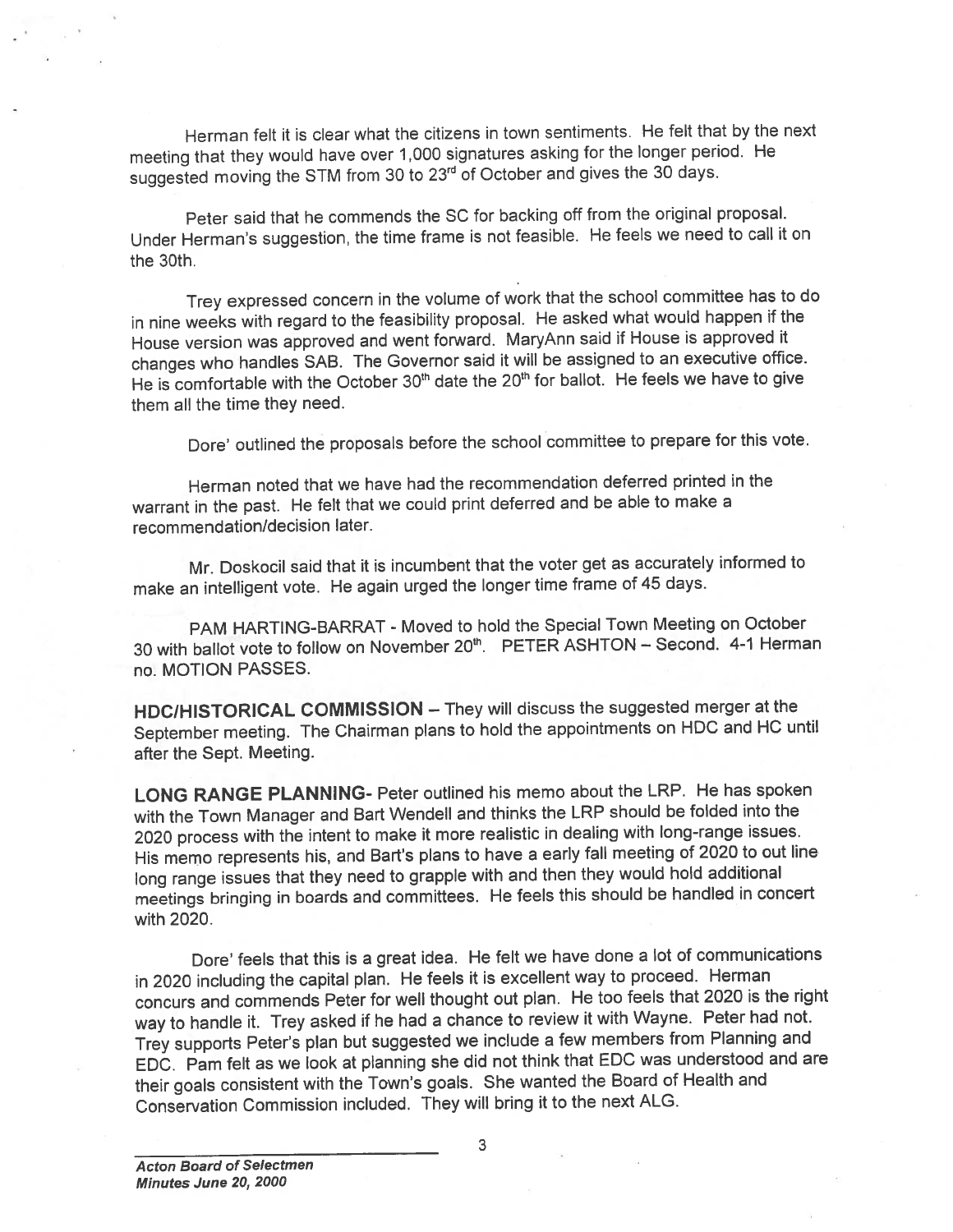COMMITTEE REAPPOINTMENTS — Chairman Hunter asked that Vanetta Hunter be removed from the re-appointment list at her request. He also noted he would move to hold the HD or HC re-appointments until after the Sept. meeting. Peter asked if we solicited members as outlined in the BYLAW. It was felt that we had not recently done that.

HERMAN KABAKOFF - Moved we appoint all people idicacted in memo dated June 2, <sup>2000</sup> with the following exceptions with regre<sup>t</sup> to Mrs. Hunter, and that we do not appoint the people indicated on Historical Commission and Historic District Commission. PETER -Second. It was noted that the HDC and HC members pending re-appointment would function as holdover members until <sup>a</sup> decision is made in September.

COA HANDY MAN - Don reported that it looks like a good program for our seniors. He would like to tweak it with COA. He is concerned about electrical issues. Dore' asked that the list of permissible activities be established.

Nancy Gerhardt — Liability concerns have been an issue. They have looked into other communities and they don't feel it is an issue. They have four very reliable men to perform the duties.

It is <sup>a</sup> seniors helping seniors program and they want the seniors to work with the seniors.

PETER ASHTON - Moved to approve. TREY SHUPERT - Second - UNANIMOUS VOTE.

#### OTHER BUSINESS

Peter wanted to see all cross payments back and forth between the schools and town. He realizes that we are short staffed but would like to see it done.

Herman noted we have sold over <sup>500</sup> memberships to the beach. We need the <sup>800</sup> to break even. Trey said that he felt the number would be <sup>600</sup> in the neat future.

Herman asked about the Management Letter. We have five items one being reconciled on timely basis. John explained the letter and Herman's concerns were relieved.

Dan Buckley Appointment — HERMAN KABAKOFF — Moved to appointment Dan Buckley to the Acton Community Housing Corp. for <sup>a</sup> One-Year Associates position. PAM HARTING-BARRAT - Second. UNANIMOUS VOTE.

Dote' updated the School Building Project.

CTAC2 has produced the technical schedule.